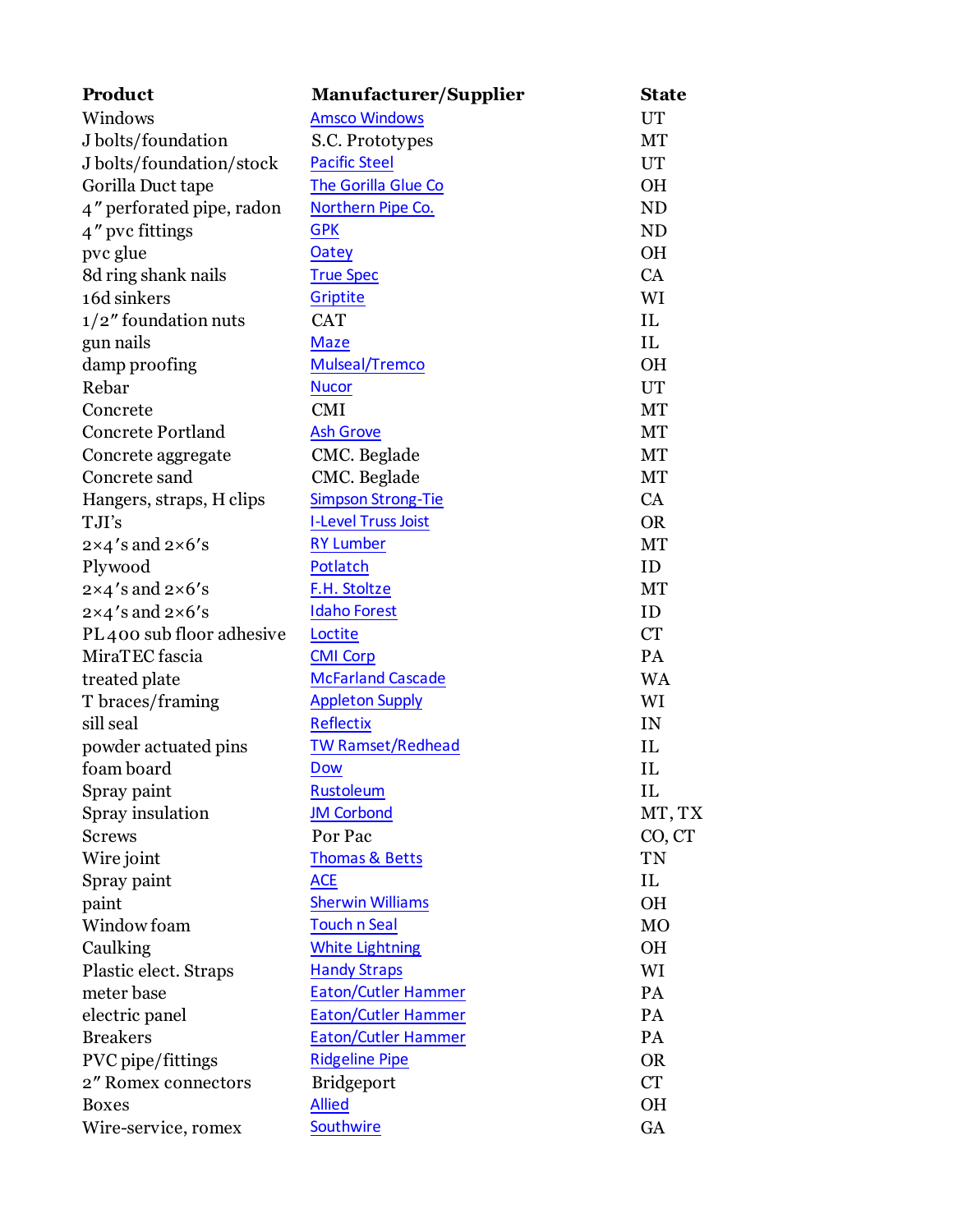| staples                           | <b>Sturgeon Bay</b>          | WI        |
|-----------------------------------|------------------------------|-----------|
| $4/0$ SER straps                  | <b>Sturgeon Bay</b>          | WI        |
| Telephone wire                    | 3M                           | <b>MN</b> |
| wire connectors/crimp sleeveldeal |                              | IL        |
| wire staples                      | <b>Sturgeon Bay</b>          | WI        |
| <b>Furnace disconnect</b>         | <b>Eaton/Cutler Hammer</b>   | PA        |
| recessed cans                     | Juno/Schneider Electric      | IL        |
| recycled glass                    | Livingston Landfill          | MT        |
| Furnace                           | <b>Trane</b>                 | <b>TX</b> |
| Cooling Coil                      | <b>Trane</b>                 | <b>TX</b> |
| <b>HRV</b>                        | <b>Trane</b>                 | <b>TX</b> |
| Air Cleaner                       | <b>Trane</b>                 | <b>TX</b> |
| Zoning/Thermostats                | <u>Trane</u>                 | TX        |
| Ductwork                          | <b>Norwesco</b>              | <b>WA</b> |
| <b>Screws</b>                     | <b>Brynolf Manufacturing</b> | IL        |
| <b>PVC</b>                        | <b>Cresline-Northwest</b>    | <b>WA</b> |
| Condensate Trap                   | Airtec                       | MA        |
| Registers/Grilles                 | <b>Hart &amp; Cooley</b>     | MI        |
| Allthread Rod                     | <b>Chicago Hardware</b>      | IL        |
| Pipe Brackets                     | <b>C&amp;S Manufacturing</b> | WI        |
| <b>Conensate Pump</b>             | <b>Franklin Electric</b>     | IN        |
| Unistrut                          | <b>Cooper B-Line</b>         | IL        |
| <b>Flexible Duct</b>              | <u>Atco</u>                  | <b>TX</b> |
| Duct Sealant                      | <b>Hardcast</b>              | TX        |
| <b>Flex Duct Straps</b>           | Source 1                     | OK        |
| <b>PVC</b> Glue/Primer            | <b>Oatey</b>                 | <b>OH</b> |
| <b>Thermostat Wire</b>            | Honeywell                    | MS        |
| <b>Exhaust Fans</b>               | <b>Broan</b>                 | WI        |
| Concentric Vent                   | Source 1                     | OK        |
| <b>Exhaust Hoods</b>              | <b>Broan</b>                 | WI        |
| Nuts/Washers                      | <b>Perine Danforth</b>       | WA        |
| Dryer Box                         | In O Vate Tech               | <b>FL</b> |
| Duct Liner                        | <b>Johns Manville</b>        | $\rm CO$  |
| Duct Liner Pins                   | <b>Hardcast</b>              | TX        |
| <b>Allthread Anchors</b>          | <b>ITW Buildex</b>           | IL        |
| Ductstrap                         | Colombia Man                 | <b>WA</b> |
| <b>Manual Dampers</b>             | <b>Norwesco</b>              | <b>WA</b> |
| Sill Sealer                       | Reflectix, Inc.              | IN        |
| <b>PVC Primer and Cement</b>      | <b>Oatey</b>                 | OH        |
| <b>PVC</b> Pipe                   | Cresline-Northwest           | <b>WA</b> |
| Pex Pipe                          | <b>Viega</b>                 | <b>KS</b> |
| Kitchen Sink                      | <b>Moen</b>                  | PA        |
| Kitchen Faucet                    | <b>Moen</b>                  | <b>NC</b> |
| Kitchen Basket strainer           | <b>Dearborn Brass</b>        | TX        |
| Kitchen disposer                  | <b>In-Sink-Erator</b>        | WI        |
| <b>Bathroom Pedestal Lav</b>      | <b>Mansfield</b>             | IL        |
| Bathroom Lav faucet               | <b>Moen</b>                  | NC        |